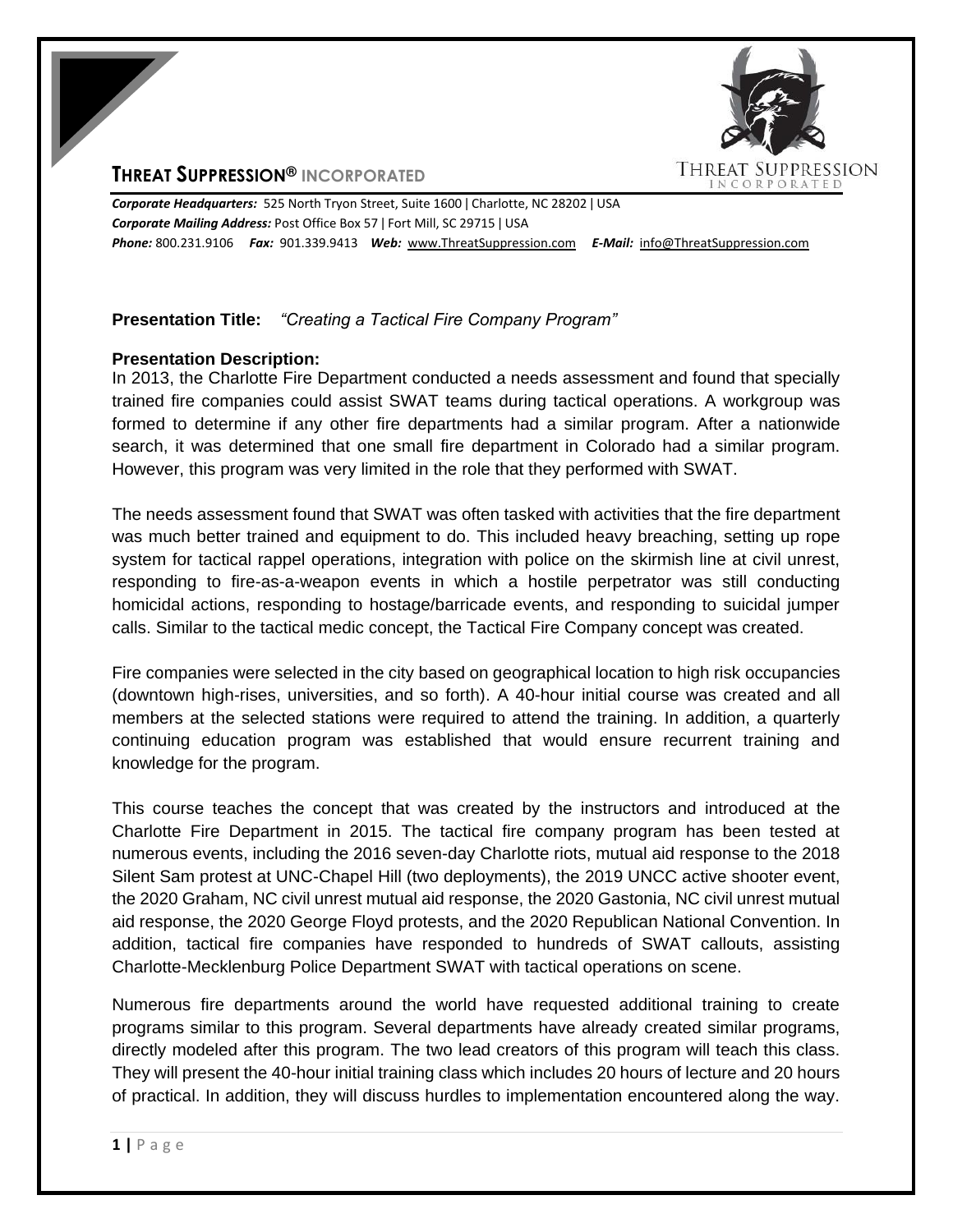They will discuss the current state of the program and future goals. Upon completion of this program, agencies may elect to purchase the presentation material (800+ PowerPoint slides, videos, and pictures) if they would like to adopt the program at their department.

This class is capped at 50 students. This course teaches fire companies how to integrate in with law enforcement to perform at numerous high-risk, high-impact events, including:

- Active shooter events
- Fire-as-a-weapon events
- Large-scale civil unrest events
- Explosive events
- Vehicle-as-a-weapon events
- Suicidal jumpers
- Hostage/barricade events

### **Day 1:**

0800-0900: Lecture, *"Introduction to the Tactical Fire Company Program"* 0900-1000: Lecture, *"The Tactical Mindset"* 1000-1100: Lecture, *"Introduction to Explosive Devices"* 1100-1200: Lecture, *"Understanding Hostage/Barricade Events"* 1200-1300: Lunch on your own 1300-1700: Lecture, *"Current Trends in Active Shooter and Hostile Events"*

## **Day 2:**

0800-1200: Lecture, *"Joint Public Safety Response to Fire-as-a-Weapon"* 1200-1300: Lunch on your own 0300-1700: Lecture, *"Response to Large-Scale Civil Unrest"*

#### **Day 3:**

0800-1000: Practical skills (Group 1), *"Vehicle-as-a-Weapon: Extrication in the Hot Zone"* 0800-1000: Practical skills (Group 2), *"Fire Department Integrated Tactical Breaching"* 0100-1200: Practical skills (Group 2), *"Vehicle-as-a-Weapon: Extrication in the Hot Zone"* 0100-1200: Practical skills (Group 1), *"Fire Department Integrated Tactical Breaching"* 0800-1200: Practical skills (Group 3 and Group 4), *"High Threat Casualty Extractions"* 1200-1300: Lunch on your own

1300-1500: Practical skills (Group 3), *"Vehicle-as-a-Weapon: Extrication in the Hot Zone"* 1300-1500: Practical skills Group 4), *"Fire Department Integrated Tactical Breaching"* 1500-1700: Practical skills (Group 4), *"Vehicle-as-a-Weapon: Extrication in the Hot Zone"* 1500-1700: Practical skills (Group 3), *"Fire Department Integrated Tactical Breaching"* 1300-1700: Practical skills (Group 1 and Group 2), *"High Threat Casualty Extractions"*

## **Day 4:**

0800-1200: Practical skills, *"Joint Public Safety Response to Fire-as-a-Weapon"* 1200-1300: Lunch on your own 1300-1700: Practical skills, *"Integrated Response to Large-Scale Civil Unrest"*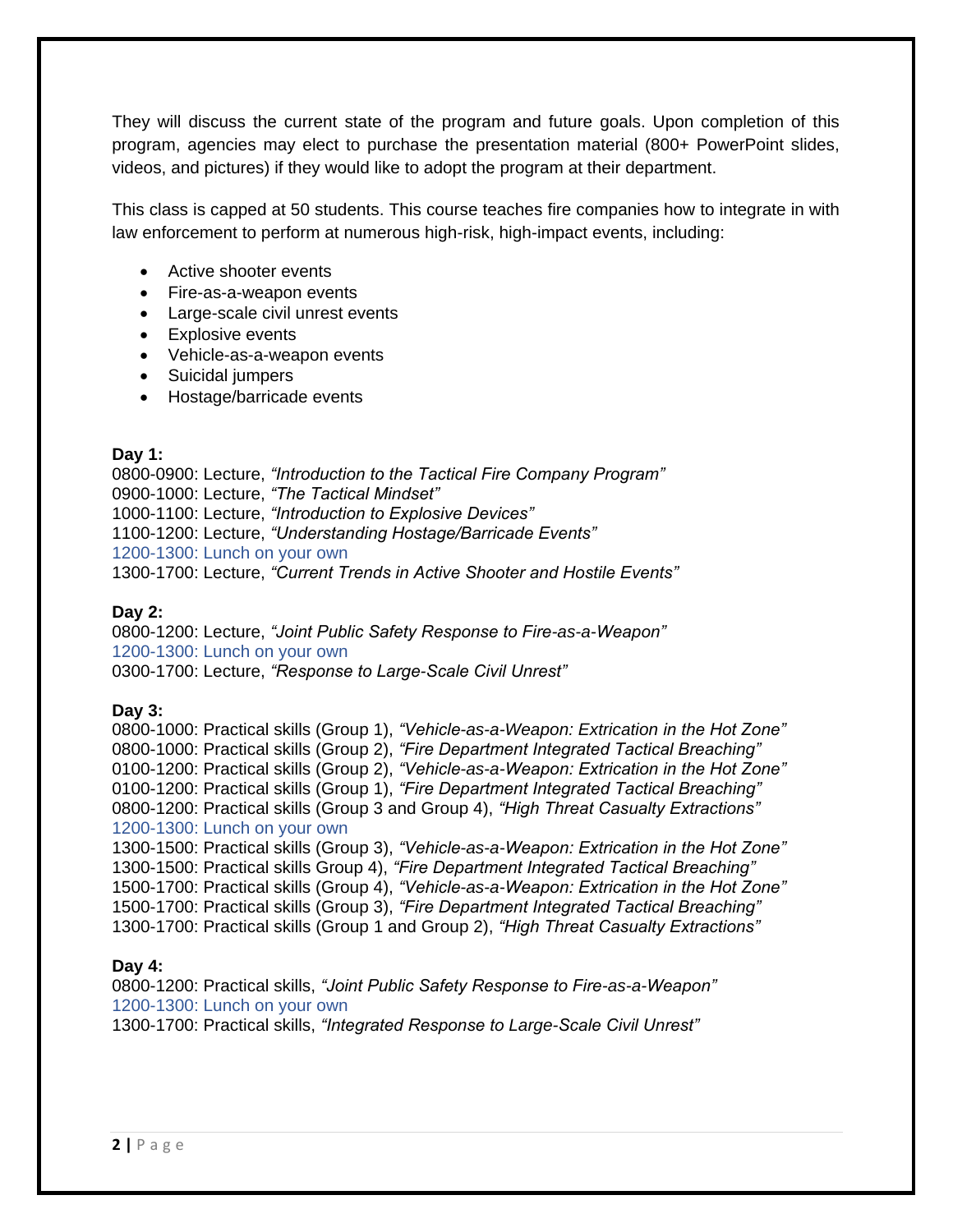## **Day 5:**

0800-1200: Practical skills, *"Movement and training with SWAT"* 1200-1300: Lunch on your own 1300-1700: Practical scenarios and capstone exercise

## **Course Objectives:**

- 1. At the conclusion of this program, attendees will learn and discuss fundamental concepts of the tactical fire company program, including equipment, costs, policies and procedures, role creep, labor union concerns, community involvement and more.
- 2. At the conclusion of this program, attendees will learn and discuss the tactical mindset and how to view incidents from a law enforcement perspective.
- 3. At the conclusion of this program, attendees will learn and discuss the four types of hostage events, include suicidal individual (self-hostage), barricade, hostage-barricade, and doomed captive.
- 4. At the conclusion of this program, attendees will learn and discuss the basic components of explosive devices, including the switch, power source, initiator, container, and explosive charge.
- 5. At the conclusion of this program, participants will learn and discuss current trends in active shooter and hostile events, including weapons, injury patterns, tactics, and more.
- 6. At the conclusion of this program, attendees will learn, discuss, and practice integrated response to fire-as-a-weapon events.
- 7. At the conclusion of this program, attendees will learn, discuss, and practice integrated response to large-scale civil unrest.
- 8. At the conclusion of this program, attendees will learn, discuss, and practice vehicle extrication in the hot zone.
- 9. At the conclusion of this program, attendees will learn, discuss, and practice high-threat extractions.
- 10. At the conclusion of this program, attendees will learn, discuss, and practice tactical breaching.
- 11. At the conclusion of this program, attendees will learn, discuss, and practice fire integrated movement with SWAT.